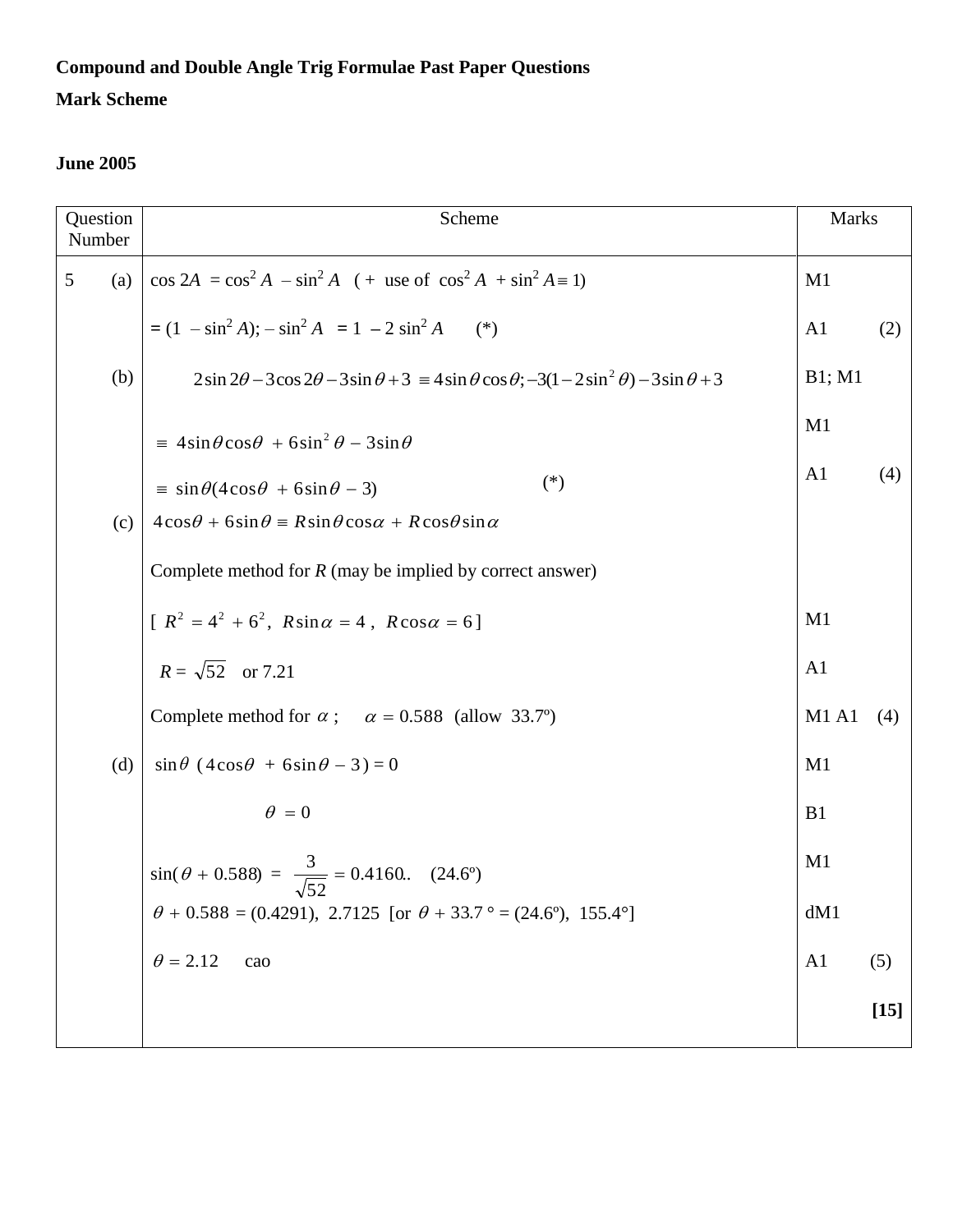| Question<br>Number | Scheme                                                                                                                                                                                                                                                                                 |                                  | Marks         |
|--------------------|----------------------------------------------------------------------------------------------------------------------------------------------------------------------------------------------------------------------------------------------------------------------------------------|----------------------------------|---------------|
| 7.                 | (a) (i) Use of $\cos 2x = \cos^2 x - \sin^2 x$ in an attempt to prove the identity.<br>$\frac{\cos 2x}{\cos x + \sin x} = \frac{\cos^2 x - \sin^2 x}{\cos x + \sin x} = \frac{(\cos x - \sin x)(\cos x + \sin x)}{\cos x + \sin x} = \cos x - \sin x$<br>$\cos x + \sin x$<br>cso      | M1<br>A <sub>1</sub>             | (2)           |
|                    | (ii) Use of $\cos 2x = 2\cos^2 x - 1$ in an attempt to prove the identity.<br>Use of $\sin 2x = 2\sin x \cos x$ in an attempt to prove the identity.<br>$\frac{1}{2}(\cos 2x - \sin 2x) = \frac{1}{2}(2\cos^2 x - 1 - 2\sin x \cos x) = \cos^2 x - \cos x \sin x - \frac{1}{2}$<br>cso | M1<br>M1<br>A <sub>1</sub>       | (3)           |
|                    | $\cos\theta\left(\cos\theta-\sin\theta\right)=\frac{1}{2}$<br>(b)<br>Using<br>(a)(i)<br>$\cos^2 \theta - \cos \theta \sin \theta - \frac{1}{2} = 0$                                                                                                                                    | M1                               |               |
|                    | $\frac{1}{2}(\cos 2\theta - \sin 2\theta) = 0$<br>Using<br>(a)(ii)<br>$\cos 2\theta = \sin 2\theta$ *                                                                                                                                                                                  | M <sub>1</sub><br>A <sub>1</sub> | (3)           |
|                    | $\tan 2\theta = 1$<br>(c)<br>$2\theta = \frac{\pi}{4}, \left(\frac{5\pi}{4}, \frac{9\pi}{4}, \frac{13\pi}{4}\right)$<br>any one correct value of<br>$2\theta$                                                                                                                          | M1<br>A <sub>1</sub>             |               |
|                    | $\theta = \frac{\pi}{8}, \frac{5\pi}{8}, \frac{9\pi}{8}, \frac{13\pi}{8}$<br>Obtaining at least 2 solutions in<br>range                                                                                                                                                                | M1                               |               |
|                    | The 4 correct<br>solutions<br>If decimals $(0.393, 1.963, 3.534, 5.105)$ or degrees $(22.5^{\circ}, 112.5^{\circ}, 202.5^{\circ}, 292.5^{\circ})$ are<br>given, but all 4 solutions are found, penalise one A mark only.<br>Ignore solutions out of range.                             | A <sub>1</sub>                   | (4)<br>$[12]$ |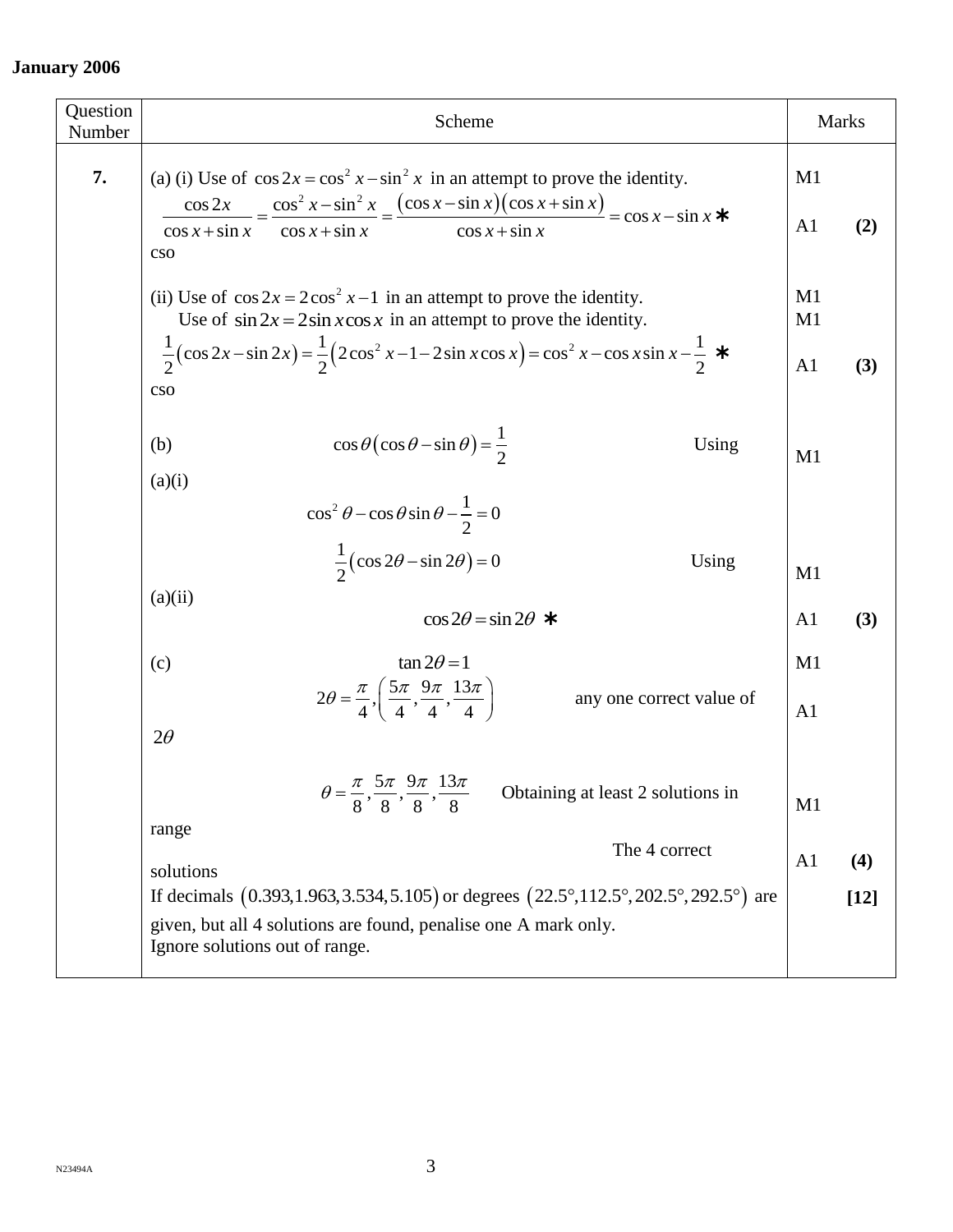| Question<br><b>Number</b> | Scheme                                                                                                                                                                                                                                                                         | Marks                                                         |
|---------------------------|--------------------------------------------------------------------------------------------------------------------------------------------------------------------------------------------------------------------------------------------------------------------------------|---------------------------------------------------------------|
| 1.                        | (a) $\sin 3\theta = \sin (2\theta + \theta) = \sin 2\theta \cos \theta + \cos 2\theta \sin \theta$<br>$= 2\sin\theta\cos^2\theta + (1-2\sin^2\theta)\sin\theta$<br>$= 2\sin\theta - 2\sin^3\theta + \sin\theta - 2\sin^3\theta$<br>$= 3\sin\theta - 4\sin^3\theta$ *<br>$\cos$ | B <sub>1</sub><br><b>B1 B1</b><br>M1<br>(5)<br>A <sub>1</sub> |
|                           | (b) $\sin 3\theta = 3 \times \frac{\sqrt{3}}{4} - 4\left(\frac{\sqrt{3}}{4}\right)^3 = \frac{3\sqrt{3}}{4} - \frac{3\sqrt{3}}{16} = \frac{9\sqrt{3}}{16}$<br>or exact equivalent                                                                                               | <b>M1 A1</b><br>(2)                                           |

| Questio<br>n<br>Number | Scheme                                                                                                                                                                                                | <b>Marks</b>                     |               |
|------------------------|-------------------------------------------------------------------------------------------------------------------------------------------------------------------------------------------------------|----------------------------------|---------------|
| 6.                     | (a) $\cos(2x+x) = \cos 2x \cos x - \sin 2x \sin x$<br>$=(2\cos^2 x-1)\cos x-(2\sin x \cos x)\sin x$<br>$= (2\cos^2 x - 1)\cos x - 2(1-\cos^2 x)\cos x$ any correct expression<br>$=4\cos^3 x-3\cos x$ | M1<br>M1<br>A <sub>1</sub><br>A1 | (4)           |
|                        | $\frac{\cos x}{1+\sin x} + \frac{1+\sin x}{\cos x} = \frac{\cos^2 x + (1+\sin x)^2}{(1+\sin x)\cos x}$<br>(b)(i)<br>$=\frac{\cos^2 x+1+2\sin x+\sin^2 x}{x}$<br>$(1+\sin x)\cos x$                    | M1<br>A <sub>1</sub>             |               |
|                        | $=\frac{2(1+\sin x)}{(1+\sin x)\cos x}$<br>$=\frac{2}{x}$ = 2 sec x<br>— ≭<br>cso<br>$\cos x$<br>(c)                                                                                                  | M1<br>A1                         | (4)           |
|                        | $sec x = 2$ or $cos x = \frac{1}{2}$<br>$x=\frac{\pi}{3},\frac{5\pi}{3}$<br>accept awrt 1.05, 5.24                                                                                                    | M1<br>A1, A1                     | (3)<br>$[11]$ |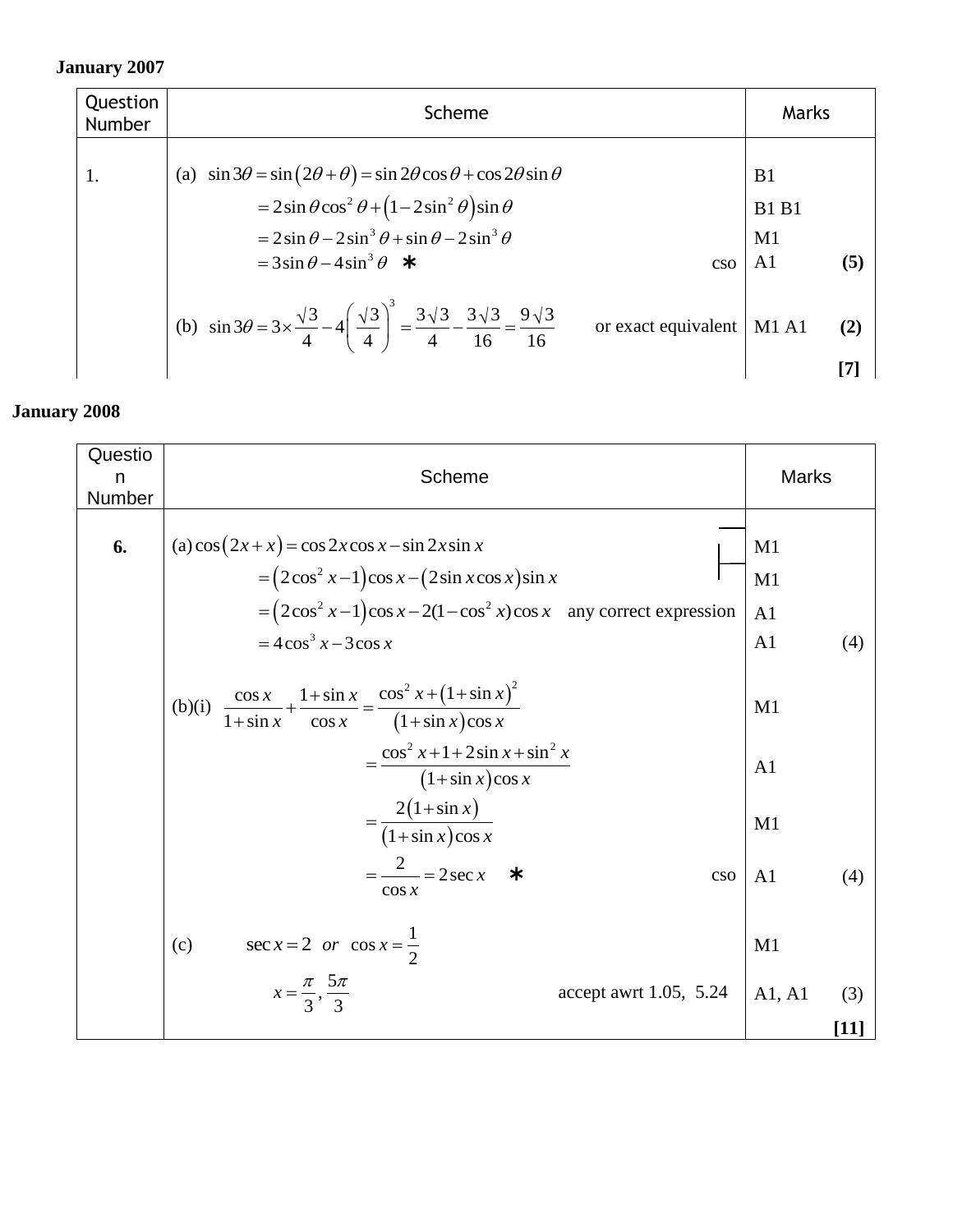| Question<br>Number | <b>January 2009</b><br>Scheme                                                                                                                                                                                                                                                                                                                                                                      | Marks                                            |
|--------------------|----------------------------------------------------------------------------------------------------------------------------------------------------------------------------------------------------------------------------------------------------------------------------------------------------------------------------------------------------------------------------------------------------|--------------------------------------------------|
| 6(a)<br>(i)        | $\sin 3\theta = \sin (2\theta + \theta)$<br>$=$ sin 2 $\theta$ cos $\theta$ + cos 2 $\theta$ sin $\theta$<br>$= 2\sin\theta\cos\theta$ .cos $\theta + (1-2\sin^2\theta)\sin\theta$<br>$= 2\sin\theta\left(1-\sin^2\theta\right) + \sin\theta - 2\sin^3\theta$<br>$=3\sin\theta-4\sin^3\theta$ *<br>cso                                                                                             | M1 A1<br>M <sub>1</sub><br>A <sub>1</sub><br>(4) |
| (i)                | $8\sin^3\theta - 6\sin\theta + 1 = 0$<br>$-2\sin 3\theta + 1 = 0$<br>$\sin 3\theta = \frac{1}{2}$<br>$3\theta = \frac{\pi}{6}, \frac{5\pi}{6}$<br>$\theta = \frac{\pi}{18}, \frac{5\pi}{18}$                                                                                                                                                                                                       | M1 A1<br>M <sub>1</sub><br>A1 A1<br>(5)          |
| (b)                | $\sin 15^\circ = \sin (60^\circ - 45^\circ) = \sin 60^\circ \cos 45^\circ - \cos 60^\circ \sin 45^\circ$<br>$=\frac{\sqrt{3}}{2}\times\frac{1}{\sqrt{2}}-\frac{1}{2}\times\frac{1}{\sqrt{2}}$<br>$=\frac{1}{4}\sqrt{6}-\frac{1}{4}\sqrt{2}=\frac{1}{4}(\sqrt{6}-\sqrt{2})$ *<br>cso                                                                                                                | M <sub>1</sub><br>M1 A1<br>A <sub>1</sub><br>(4) |
|                    | Alternatives to (b)<br>$\sin 15^\circ = \sin (45^\circ - 30^\circ) = \sin 45^\circ \cos 30^\circ - \cos 45^\circ \sin 30^\circ$<br>$^\circledR$<br>$=\frac{1}{\sqrt{2}}\times\frac{\sqrt{3}}{2}-\frac{1}{\sqrt{2}}\times\frac{1}{2}$<br>$=\frac{1}{4}\sqrt{6}-\frac{1}{4}\sqrt{2}=\frac{1}{4}(\sqrt{6}-\sqrt{2})$ *<br>cso                                                                         | M1<br><b>M1 A1</b><br>A1<br>(4)                  |
|                    | Using $\cos 2\theta = 1 - 2\sin^2 \theta$ , $\cos 30^\circ = 1 - 2\sin^2 15^\circ$<br>$^{\circledR}$<br>$2\sin^2 15^\circ = 1 - \cos 30^\circ = 1 - \frac{\sqrt{3}}{2}$<br>$\sin^2 15^\circ = \frac{2-\sqrt{3}}{4}$<br>$\left(\frac{1}{4}(\sqrt{6}-\sqrt{2})\right)^2 = \frac{1}{16}(6+2-2\sqrt{12}) = \frac{2-\sqrt{3}}{4}$<br>$\sin 15^\circ = \frac{1}{4}(\sqrt{6}-\sqrt{2})$ *<br>Hence<br>cso | M1 A1<br>M <sub>1</sub><br>A <sub>1</sub><br>(4) |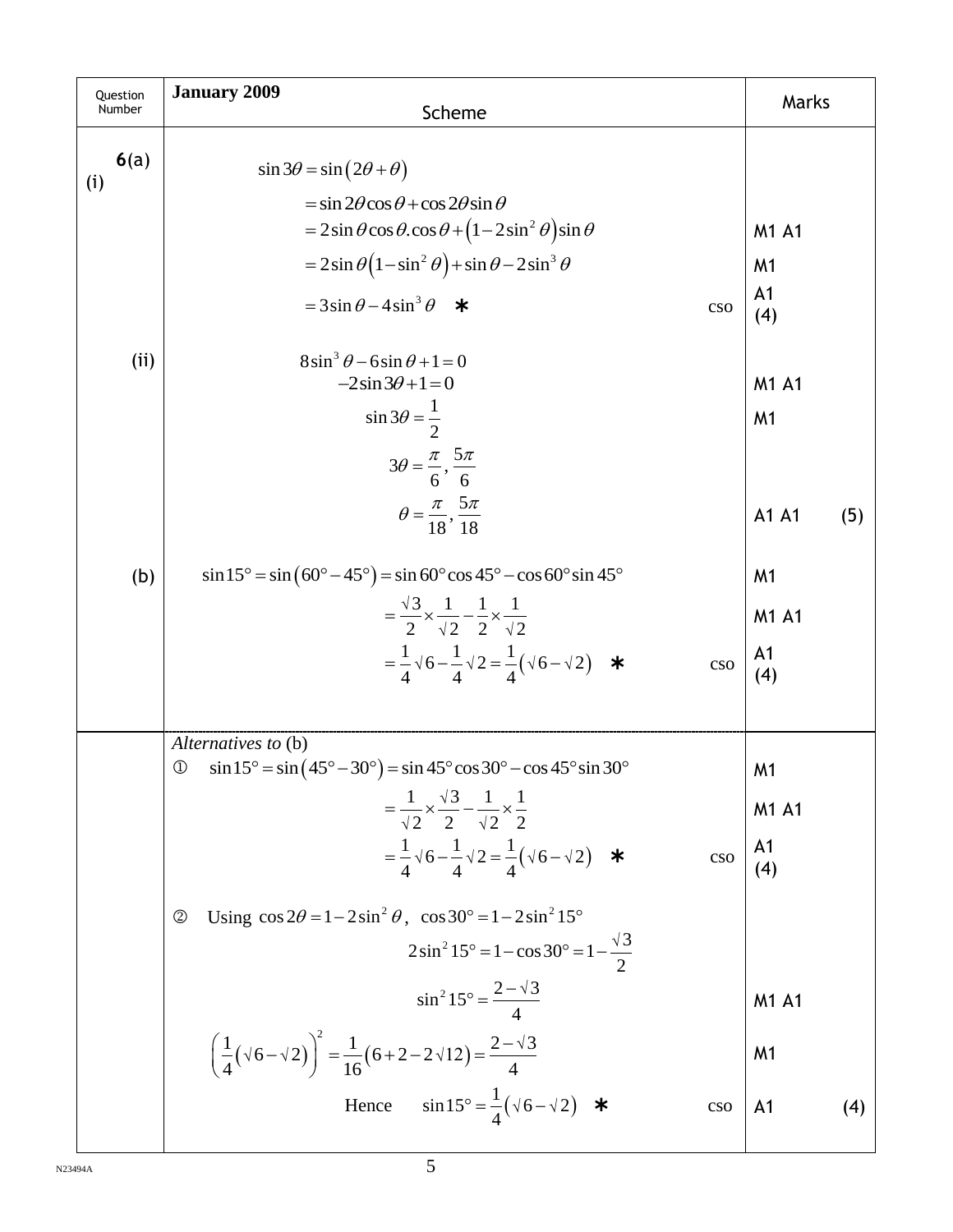| Question<br>Number | Scheme                                                                   | Marks                       |
|--------------------|--------------------------------------------------------------------------|-----------------------------|
| Q8                 | $\csc^2 2x - \cot 2x = 1$ , $(\text{eqn}^*)$ $0 \le x \le 180^\circ$     |                             |
|                    | Using $\csc^2 2x = 1 + \cot^2 2x$ gives<br>$1 + \cot^2 2x - \cot 2x = 1$ | M <sub>1</sub>              |
|                    | $\cot^2 2x - \cot 2x = 0$ or $\cot^2 2x = \cot 2x$                       | A <sub>1</sub>              |
|                    | $\cot 2x(\cot 2x - 1) = 0$ or $\cot 2x = 1$                              | dM1                         |
|                    | $\cot 2x = 0$ or $\cot 2x = 1$                                           | A <sub>1</sub>              |
|                    | $\cot 2x = 0 \implies (\tan 2x \to \infty) \implies 2x = 90, 270$        |                             |
|                    | $\Rightarrow$ x = 45, 135                                                |                             |
|                    | $\cot 2x = 1 \implies \tan 2x = 1 \implies 2x = 45, 225$                 | M <sub>1</sub>              |
|                    | $\Rightarrow$ x = 22.5, 112.5                                            |                             |
|                    | Overall, $x = \{22.5, 45, 112.5, 135\}$                                  | A <sub>1</sub><br><b>B1</b> |
|                    |                                                                          |                             |

| Question<br>Number | Scheme                                                                                                                                                                                                                                                                                                                            | Marks                                                        |     |
|--------------------|-----------------------------------------------------------------------------------------------------------------------------------------------------------------------------------------------------------------------------------------------------------------------------------------------------------------------------------|--------------------------------------------------------------|-----|
| 1.<br>(a)<br>(b)   | $2\sin\theta\cos\theta$<br>$1+2\cos^2\theta-1$<br>$\frac{\cancel{2} \sin \theta \cancel{2} \cancel{\circ} \cancel{6}}{\cancel{2} \cos \theta \cancel{2} \cancel{\circ} \cancel{6}} = \tan \theta$ (as required) AG<br>$2\tan\theta = 1 \implies \tan\theta = \frac{1}{2}$<br>$\theta_1$ = awrt 26.6°<br>$\theta_2$ = awrt -153.4° | M <sub>1</sub><br>A1 cso<br>M <sub>1</sub><br>A <sub>1</sub> | (2) |
|                    |                                                                                                                                                                                                                                                                                                                                   | A1 $\sqrt{ }$                                                | (3) |
|                    |                                                                                                                                                                                                                                                                                                                                   |                                                              | [5] |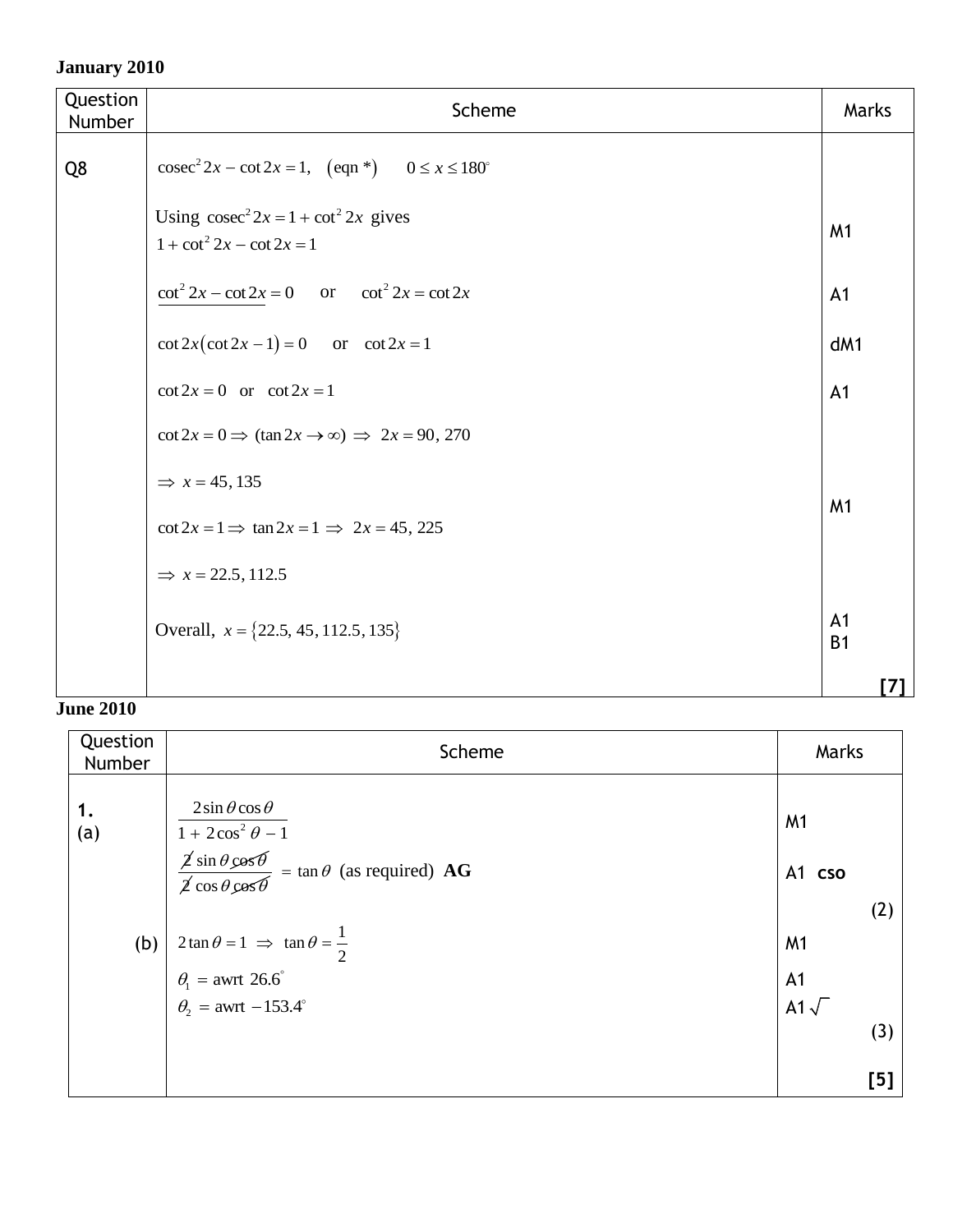| Question<br>Number | Scheme                                               |                                                                     | Marks                |
|--------------------|------------------------------------------------------|---------------------------------------------------------------------|----------------------|
| 3.                 | $2\cos 2\theta = 1 - 2\sin \theta$                   |                                                                     |                      |
|                    |                                                      | Substitutes either $1 - 2\sin^2 \theta$                             |                      |
|                    | $2(1-2\sin^2\theta)-1-2\sin\theta$                   | or $2\cos^2\theta - 1$                                              | M1                   |
|                    |                                                      | or $\cos^2 \theta - \sin^2 \theta$ for $\cos 2\theta$ .             |                      |
|                    | $2 - 4\sin^2 \theta = 1 - 2\sin \theta$              |                                                                     |                      |
|                    | $4\sin^2\theta - 2\sin\theta - 1 = 0$                | Forms a "quadratic in sine" $= 0$                                   | $M1(*)$              |
|                    | $\sin \theta = \frac{2 \pm \sqrt{4 - 4(4)(-1)}}{2}$  | Applies the quadratic formula<br>See notes for alternative methods. | M1                   |
|                    | PVs: $\alpha_1 = 54^\circ$ or $\alpha_2 = -18^\circ$ |                                                                     |                      |
|                    |                                                      | Any one correct answer                                              | A1                   |
|                    | $\theta = \{54, 126, 198, 342\}$                     | 180-their pv                                                        | $dM1$ <sup>*</sup> ) |
|                    |                                                      | All four solutions correct.                                         | A1<br>[6]            |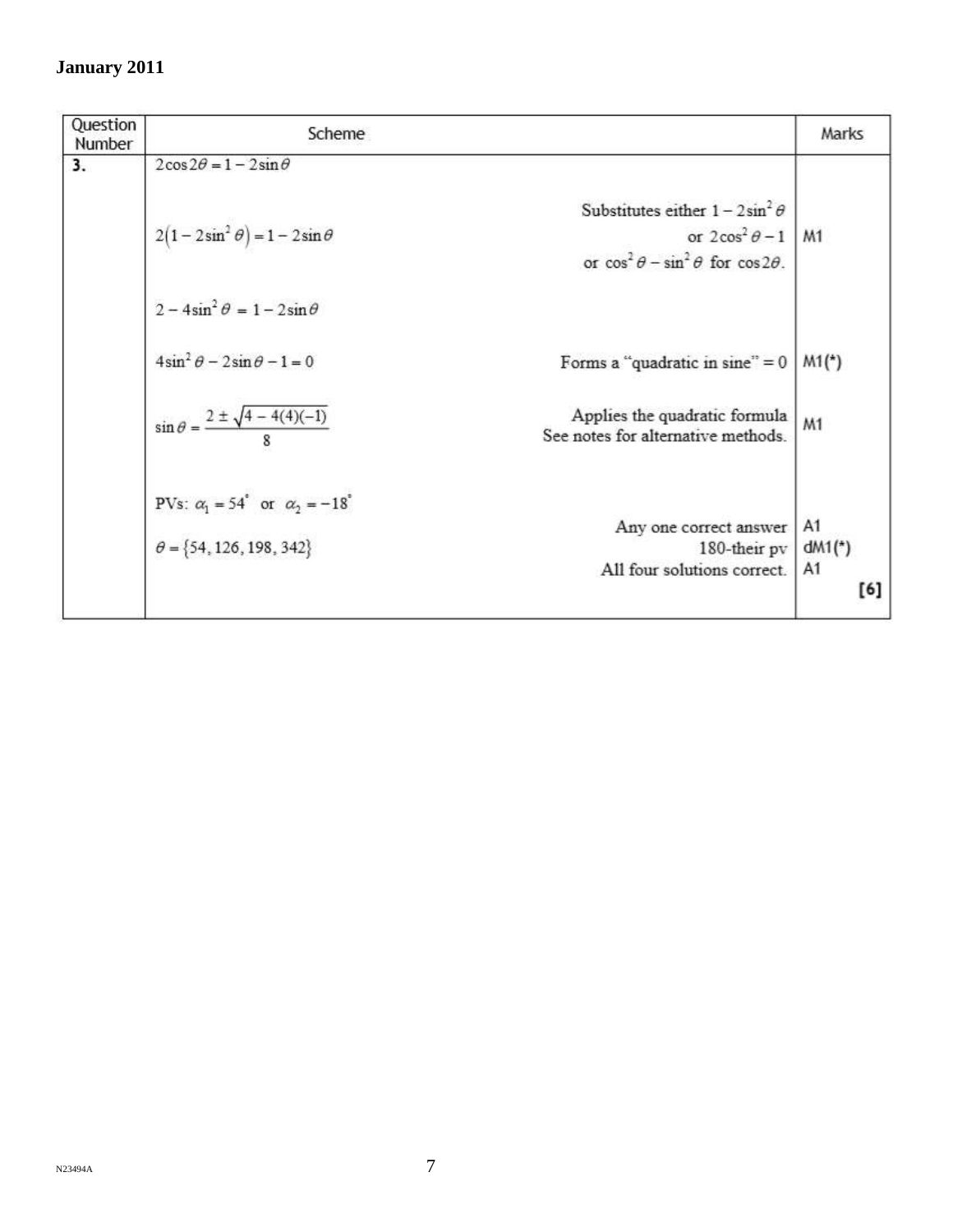|  | <b>June 2011</b> |  |
|--|------------------|--|
|--|------------------|--|

| Question<br>Number | Scheme                                                                                                               | Marks                       |
|--------------------|----------------------------------------------------------------------------------------------------------------------|-----------------------------|
| 6(a)               | $\cos 2\theta = 1 - \cos 2\theta$<br>ı.<br>$sin 2\theta$ $sin 2\theta$<br>$sin2\theta$                               | MI                          |
|                    | $2 \sin^2 \theta$<br>$2 \sin \theta \cos \theta$                                                                     | M1A1                        |
|                    | $-\frac{\sin\theta}{\cos\theta}$ =tan $\theta$<br>ese                                                                | Ai*<br>(4)                  |
| (b)(i)             | $\tan 15^\circ = \frac{1}{\sqrt{1.5}} \frac{\cos 30^\circ}{\sqrt{1.5}}$<br>$sin30^\circ$ $sin30^\circ$               | M1                          |
|                    | $\tan 15^{\circ} = \frac{1}{\frac{1}{2}} - \frac{\frac{11}{2}}{\frac{1}{2}} = 2 - \sqrt{3}$<br>CBO                   | dMI Al*<br>(3)              |
| (b)(ii)            | $tan 2x = 1$                                                                                                         | MI                          |
|                    | $2x = 45^{\circ}$                                                                                                    | Al                          |
|                    | $2x = 45^2 + 180^4$                                                                                                  | M1                          |
|                    | $x = 22.5$ <sup>e</sup> , 112.5 <sup>c</sup> , 202.5 <sup>c</sup> , 292.5 <sup>c</sup>                               | A1(any two)<br>1.1.1<br>(5) |
|                    | Alt for (b)(i)<br>$\frac{\text{(b)}}{\text{(b)}} = \tan(60^\circ - 45^\circ)$ or $\tan(45^\circ - 30^\circ)$         | 12 Marks                    |
|                    | $\tan 15^{\circ} = \frac{\tan 60 - \tan 45}{1 + \tan 60 \tan 45}$ or $\frac{\tan 45 - \tan 30}{1 + \tan 45 \tan 30}$ | Mi                          |
|                    | tan 15° = $\frac{\sqrt{3}-1}{1+\sqrt{3}}$ or $\frac{1-\frac{\sqrt{3}}{3}}{1+\frac{\sqrt{3}}{3}}$                     | Mi                          |
|                    | Rationalises to produce<br>$tan 15^{\circ} = 2 - \sqrt{3}$                                                           | Ai*                         |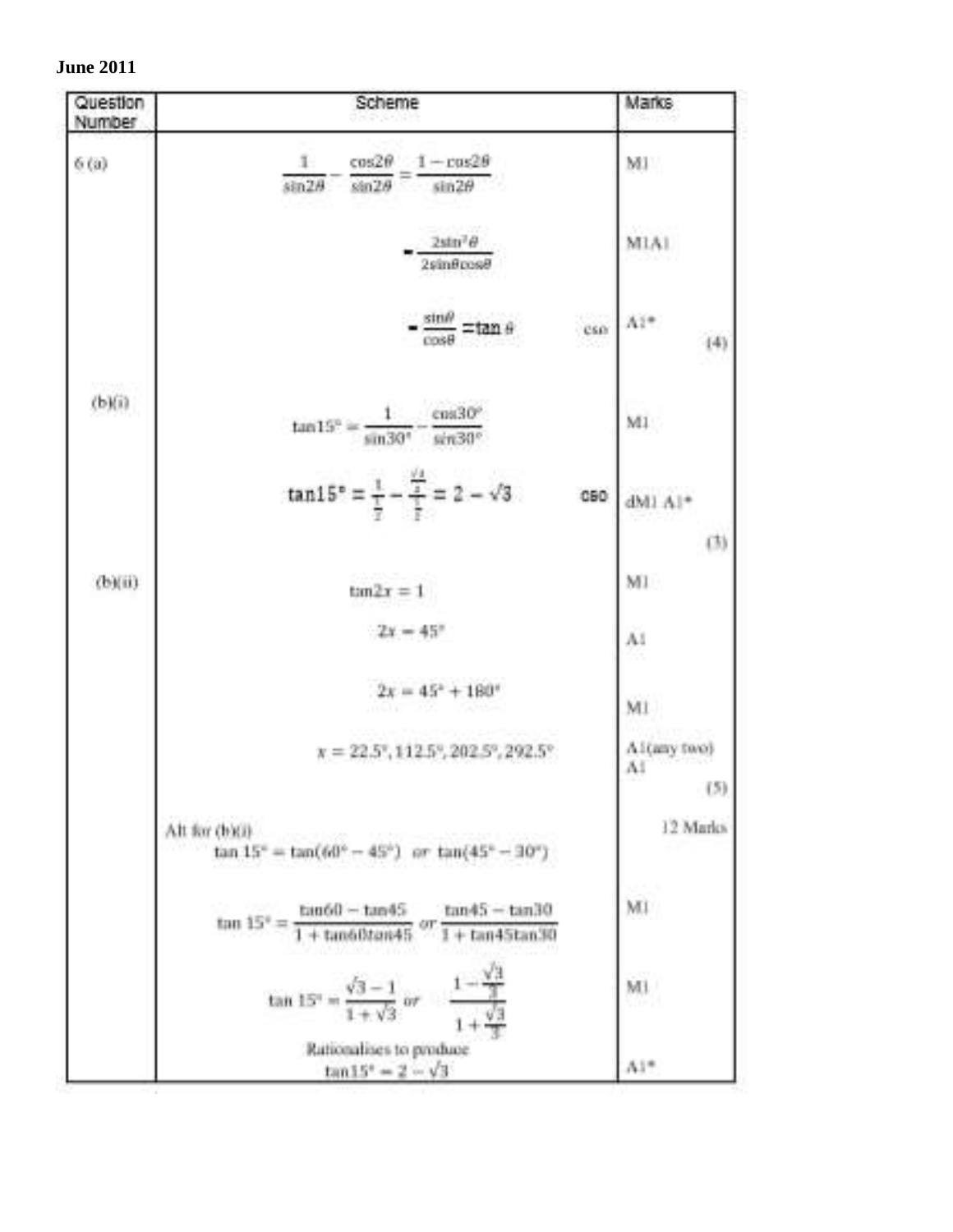| $\theta = \frac{invsin(\frac{1}{3})}{2}$ , $\frac{19.5^{\circ}}{3} = a wrt 6.5^{\circ}$<br>$\theta = \frac{180^{\circ} - invsin(\frac{1}{3})}{2}$ , 53.5° |                      |
|-----------------------------------------------------------------------------------------------------------------------------------------------------------|----------------------|
| Correct $2nd$<br>value                                                                                                                                    | M1, A1               |
|                                                                                                                                                           |                      |
| $\theta = \frac{360^{\circ} + invsin\left(\frac{1}{3}\right)}{2}$                                                                                         | M1                   |
| Correct $3rd$ value                                                                                                                                       |                      |
| All 4 correct answers awrt $6.5^{\circ}, 53.5^{\circ}, 126.5^{\circ}$ or $173.5^{\circ}$                                                                  | ${\bf A1}$           |
|                                                                                                                                                           | $(10 \text{ marks})$ |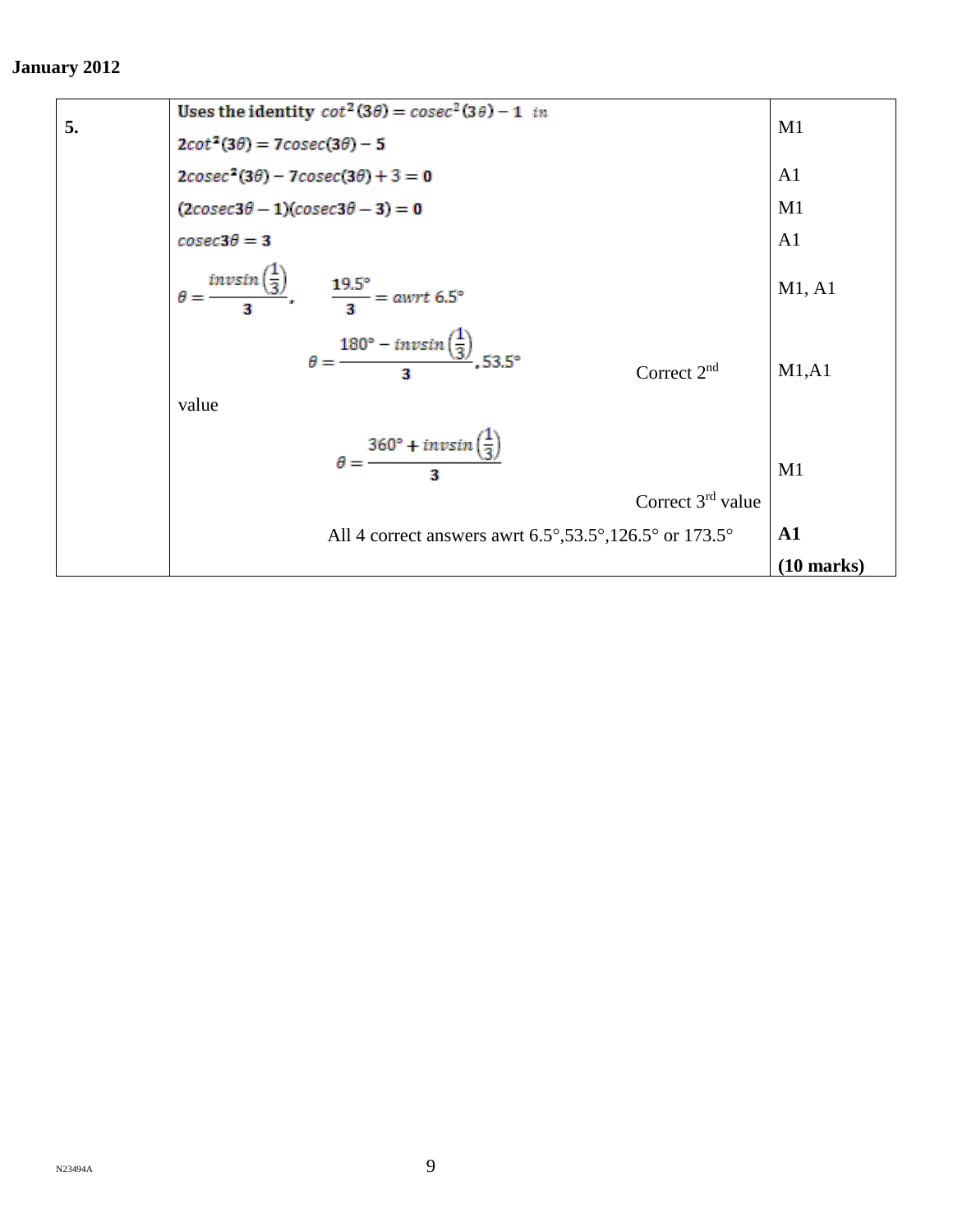| Question<br>Number | Scheme                                                                                        | <b>Marks</b>         |     |
|--------------------|-----------------------------------------------------------------------------------------------|----------------------|-----|
| 8. (a)             | $R=25$                                                                                        | B1                   |     |
|                    | $\tan \alpha = \frac{24}{7} \Rightarrow \alpha = (awrt)73.7^{\circ}$                          | <b>M1 A1</b>         |     |
|                    |                                                                                               |                      | (3) |
| (b)                | $cos(2x + their \alpha) = \frac{12.5}{their R}$                                               | M1                   |     |
|                    | $2x + their' \alpha' = 60^0$                                                                  | A <sub>1</sub>       |     |
|                    | $2x + their' \alpha'$ = their 300 <sup>0</sup> or their 420 <sup>0</sup> $\Rightarrow$ x =    | M1                   |     |
|                    | $x = a wrt 113.1^{\circ}, 173.1^{\circ}$                                                      | A1A1                 |     |
|                    |                                                                                               |                      | (5) |
| (c)                | Attempts to use $\cos 2x = 2\cos^2 x - 1$ AND $\sin 2x = 2\sin x \cos x$ in the<br>expression | M1                   |     |
|                    | $14\cos^2 x - 48\sin x \cos x = 7(\cos 2x + 1) - 24\sin 2x$                                   |                      |     |
|                    | $= 7 \cos 2x - 24 \sin 2x + 7$                                                                | A <sub>1</sub>       |     |
| (d)                | $14\cos^2 x - 48\sin x \cos x = R\cos(2x + \alpha) + 7$                                       |                      | (2) |
|                    | Maximum value = $R^+$ $\cdot$ $c$                                                             | M1                   |     |
|                    | $=$ 32 cao                                                                                    | A <sub>1</sub>       |     |
|                    |                                                                                               | $(12 \text{ marks})$ | (2) |
|                    |                                                                                               |                      |     |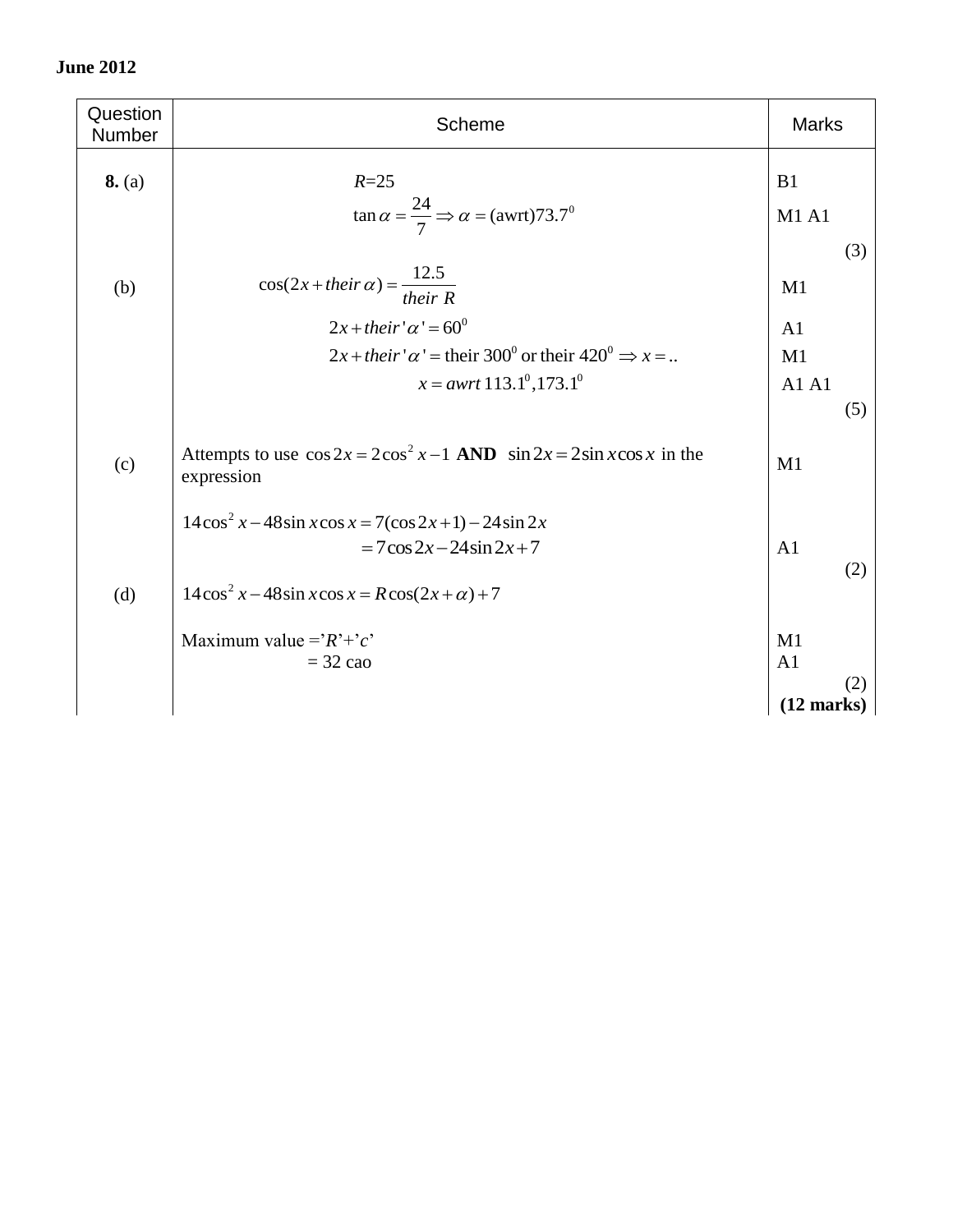| Questio<br>n<br>Number | Scheme                                                                                                                        | <b>Marks</b>   |
|------------------------|-------------------------------------------------------------------------------------------------------------------------------|----------------|
| 6.                     | (i) $(\sin 22.5 + \cos 22.5)^2 = \sin^2 22.5 + \cos^2 22.5 + \dots$                                                           | M1             |
|                        | $=$ sin <sup>2</sup> 22.5 + cos <sup>2</sup> 22.5 + 2sin 22.5 cos 22.5                                                        |                |
|                        | $\sin^2 22.5 + \cos^2 22.5 = 1$<br>States or uses                                                                             | B1             |
|                        | Uses $2\sin x \cos x = \sin 2x \implies 2\sin 22.5 \cos 22.5 = \sin 45$                                                       |                |
|                        | $(\sin 22.5 + \cos 22.5)^2 = 1 + \sin 45$                                                                                     |                |
|                        | $=1+\frac{\sqrt{2}}{2}$ or $1+\frac{1}{\sqrt{2}}$<br>cso                                                                      | A <sub>1</sub> |
|                        | (ii) (a) $\cos 2\theta + \sin \theta = 1 \Rightarrow 1 - 2\sin^2 \theta + \sin \theta = 1$                                    | (5)<br>M1      |
|                        | $\sin \theta - 2 \sin^2 \theta = 0$                                                                                           |                |
|                        | $2\sin^2\theta - \sin\theta = 0$ or $k = 2$                                                                                   | $A1*$          |
|                        |                                                                                                                               | (2)            |
|                        | (b)<br>$\sin \theta (2 \sin \theta - 1) = 0$                                                                                  | M1             |
|                        | $\sin \theta = 0$ , $\sin \theta = \frac{1}{2}$<br>A <sub>1</sub><br>Any two of 0,30,150,180<br>All four answers 0,30,150,180 |                |
|                        |                                                                                                                               |                |
|                        |                                                                                                                               |                |
|                        |                                                                                                                               |                |
|                        |                                                                                                                               |                |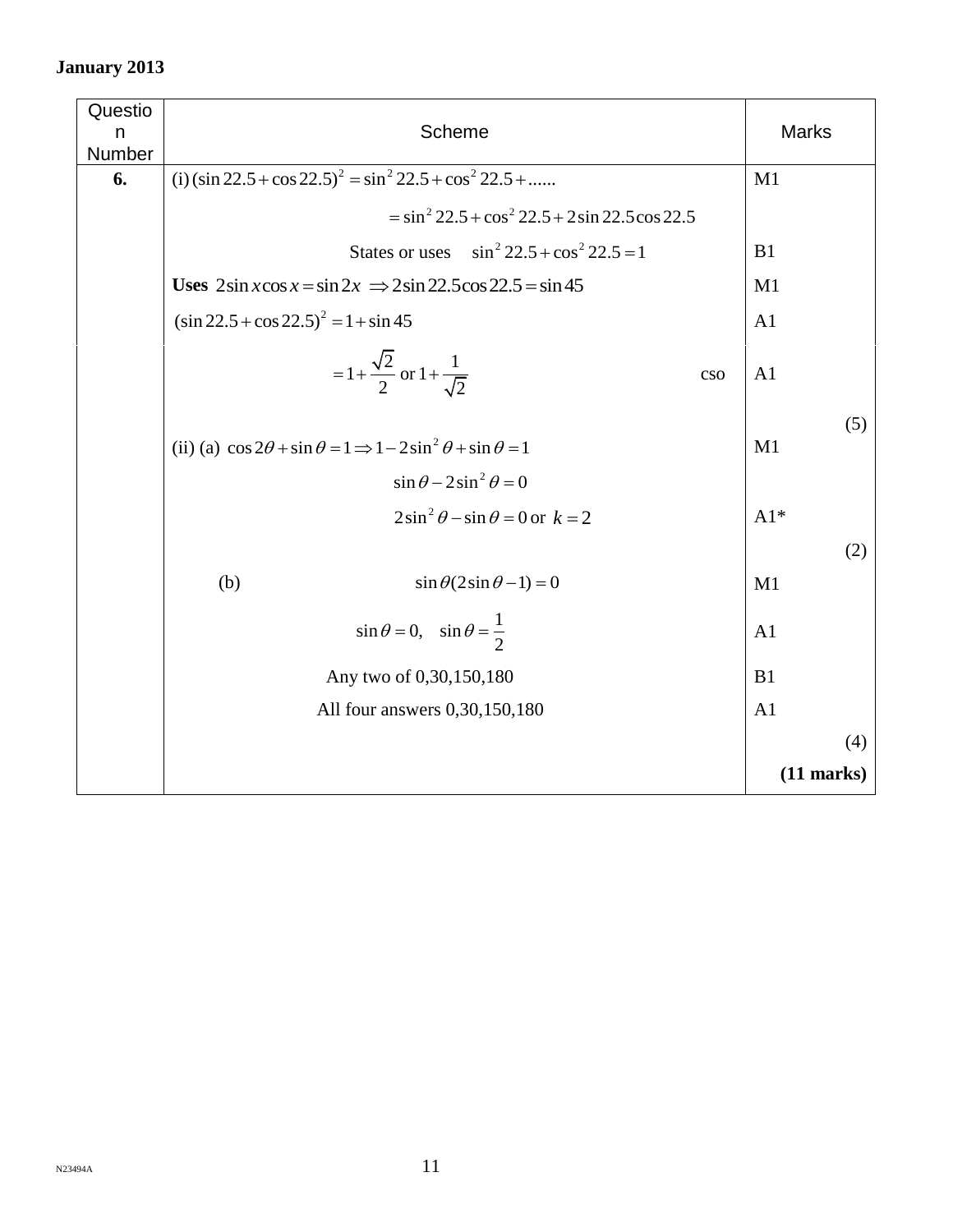| <b>Question</b><br><b>Number</b> | <b>Scheme</b>                                                                                               | <b>Marks</b> |
|----------------------------------|-------------------------------------------------------------------------------------------------------------|--------------|
| 6.(i)                            | $\csc 2x = \frac{1}{\sin 2x}$                                                                               | M1           |
|                                  | $\frac{1}{\sqrt{1-\frac{1}{2}}}$<br>$2\sin x \cos x$                                                        | M1           |
|                                  | $=\frac{1}{2}cscx \sec x \implies \lambda = \frac{1}{2}$                                                    | A1           |
|                                  | $3\sec^2\theta + 3\sec\theta = 2\tan^2\theta \Rightarrow 3\sec^2\theta + 3\sec\theta = 2(\sec^2\theta - 1)$ | (3)          |
| (ii)                             |                                                                                                             | M1           |
|                                  | $\sec^2 \theta + 3 \sec \theta + 2 = 0$                                                                     |              |
|                                  | $(\sec \theta + 2)(\sec \theta + 1) = 0$                                                                    | M1           |
|                                  | $\sec \theta = -2, -1$                                                                                      | A1           |
|                                  | $\cos\theta = -0.5, -1$                                                                                     | M1           |
|                                  | $\theta = \frac{2\pi}{3}, \frac{4\pi}{3}, \pi$                                                              | A1A1         |
|                                  |                                                                                                             | (6)<br>[9]   |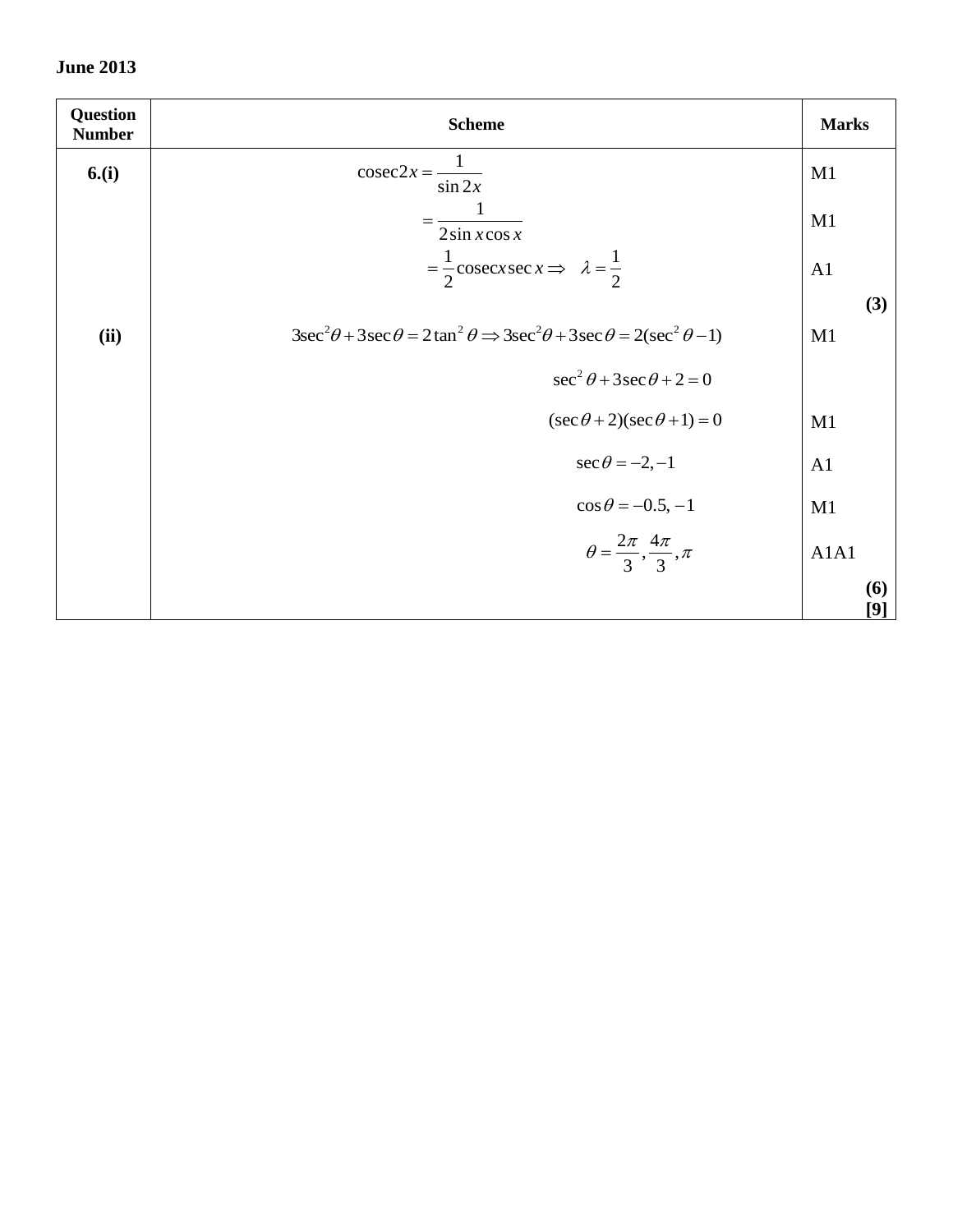| Question<br>Number | Scheme                                                                                                                  |                                                                                    | <b>Marks</b>          |
|--------------------|-------------------------------------------------------------------------------------------------------------------------|------------------------------------------------------------------------------------|-----------------------|
| 3. (i) (a)         | $\frac{\cos x}{1}$ 5<br>$2\frac{\sin x}{x}$<br>$\sin x$<br>$\sin x$<br>$\cos x$                                         |                                                                                    | B1                    |
|                    | Uses common denominator to give $2\sin^2 x - \cos^2 x = 5\cos x$                                                        |                                                                                    | M1                    |
|                    | Replaces $\sin^2 x$ by $(1-\cos^2 x)$ to give $2(1-\cos^2 x) - \cos^2 x = 5\cos x$                                      |                                                                                    | M1                    |
|                    | Obtains $3\cos^2 x + 5\cos x - 2 = 0$ (a=3, b = 5, c = -2)                                                              |                                                                                    | A <sub>1</sub><br>(4) |
| <b>(b)</b>         | Solves $3\cos^2 x + 5\cos x - 2 = 0$ to give $\cos x =$                                                                 |                                                                                    | M1                    |
|                    | $\cos x = \frac{1}{3}$ only (rejects $\cos x = -2$ )                                                                    |                                                                                    | A <sub>1</sub>        |
|                    | So $x = 1.23$ or 5.05                                                                                                   |                                                                                    | dM1A1<br>(4)          |
| (ii)               | Either                                                                                                                  | <b>Or</b>                                                                          |                       |
|                    | $\tan \theta + \cot \theta = \frac{\sin \theta}{\theta} + \frac{\cos \theta}{\theta}$<br>$\cos \theta$<br>$\sin \theta$ | $\tan \theta + \cot \theta = \tan \theta + \frac{1}{\tan \theta}$<br>$\tan \theta$ | B1                    |
|                    | $\equiv \frac{\sin^2 \theta + \cos^2 \theta}{\sqrt{\pi}}$<br>$\sin \theta \cos \theta$                                  | $\equiv \frac{\tan^2 \theta + 1}{2}$<br>$\tan \theta$                              | M1                    |
|                    | $\sin 2\theta$                                                                                                          | $\overline{\cos^2\theta\times\frac{\sin\theta}{\cos\theta}}$<br>$\sin 2\theta$     | M1                    |
|                    | $\equiv 2\cos\frac{\pi}{2}\theta$ (so $\lambda = 2$ )                                                                   | $\equiv 2\cos\frac{\pi}{2}\theta$ (so $\lambda = 2$ )                              | A <sub>1</sub>        |
|                    |                                                                                                                         |                                                                                    | (4)<br>12 marks       |